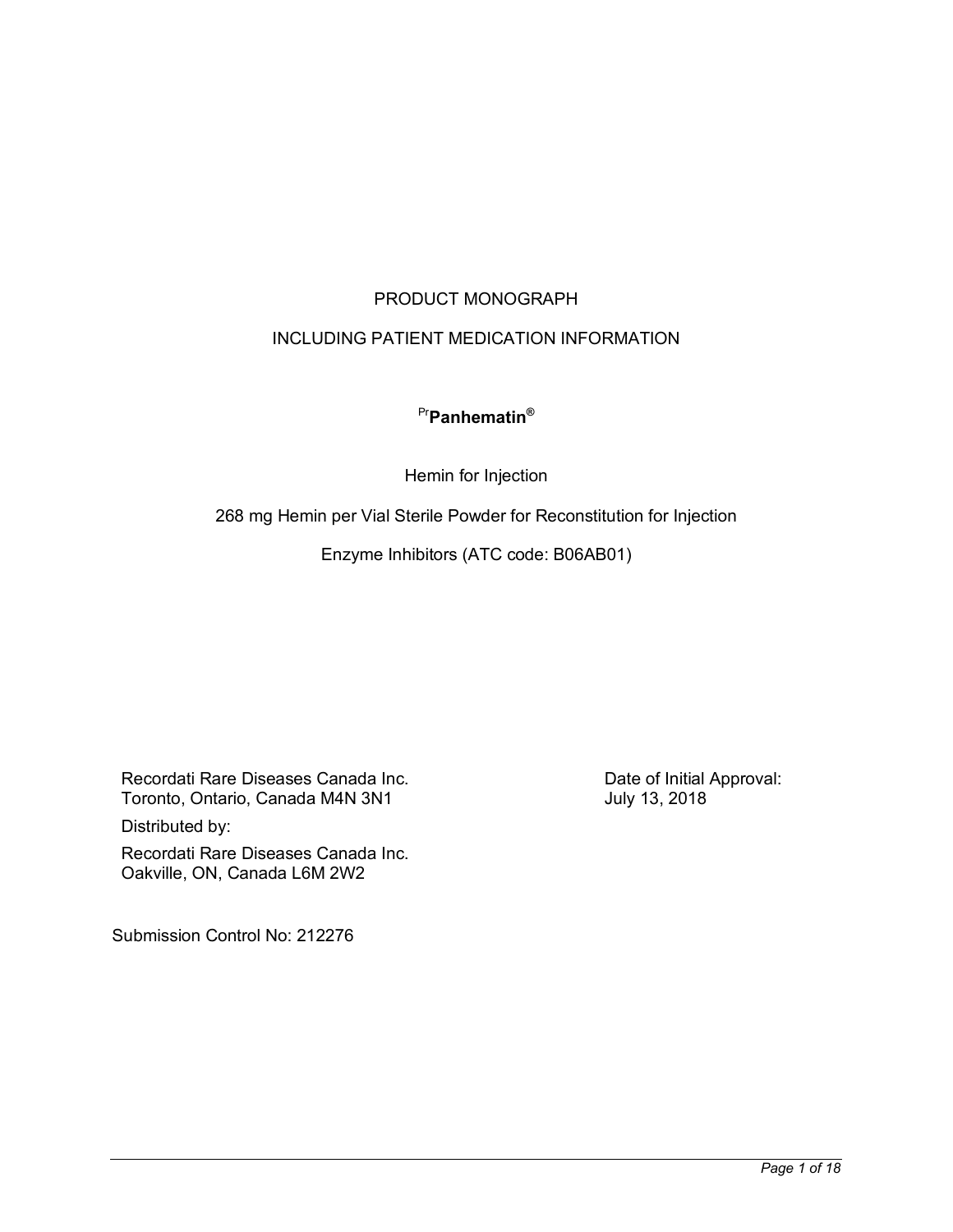# **TABLE OF CONTENTS**

| 1              |                                                      |              |  |
|----------------|------------------------------------------------------|--------------|--|
|                | 1.1<br>1.2                                           |              |  |
| $\mathbf{2}$   |                                                      |              |  |
|                |                                                      |              |  |
| 3              | 3.1                                                  |              |  |
|                | 3.2                                                  |              |  |
|                | 3.3                                                  |              |  |
|                | 3.4                                                  |              |  |
| 4              |                                                      |              |  |
| 5              | DOSAGE FORMS, STRENGTHS, COMPOSITION AND PACKAGING 5 |              |  |
| 6              |                                                      |              |  |
| $\overline{7}$ |                                                      |              |  |
|                | 7.1<br>7.1.1                                         |              |  |
|                | 7.1.2                                                |              |  |
|                | 7.1.3                                                |              |  |
|                | 7.1.4                                                |              |  |
| 8              | 8.1                                                  |              |  |
|                | 8.2                                                  |              |  |
|                | 8.3                                                  |              |  |
| 9              |                                                      |              |  |
|                | 9.1<br>9.2                                           |              |  |
|                | 9.3                                                  |              |  |
|                | 9.4                                                  |              |  |
|                | 9.5                                                  |              |  |
| 10             | 10.1 Mechanism of Action                             | $\mathbf{Q}$ |  |
|                | 10.2                                                 |              |  |
| 11             |                                                      |              |  |
|                |                                                      |              |  |
| 12             |                                                      |              |  |
| 13             |                                                      |              |  |
| 14             |                                                      |              |  |
| 15             |                                                      |              |  |
|                |                                                      |              |  |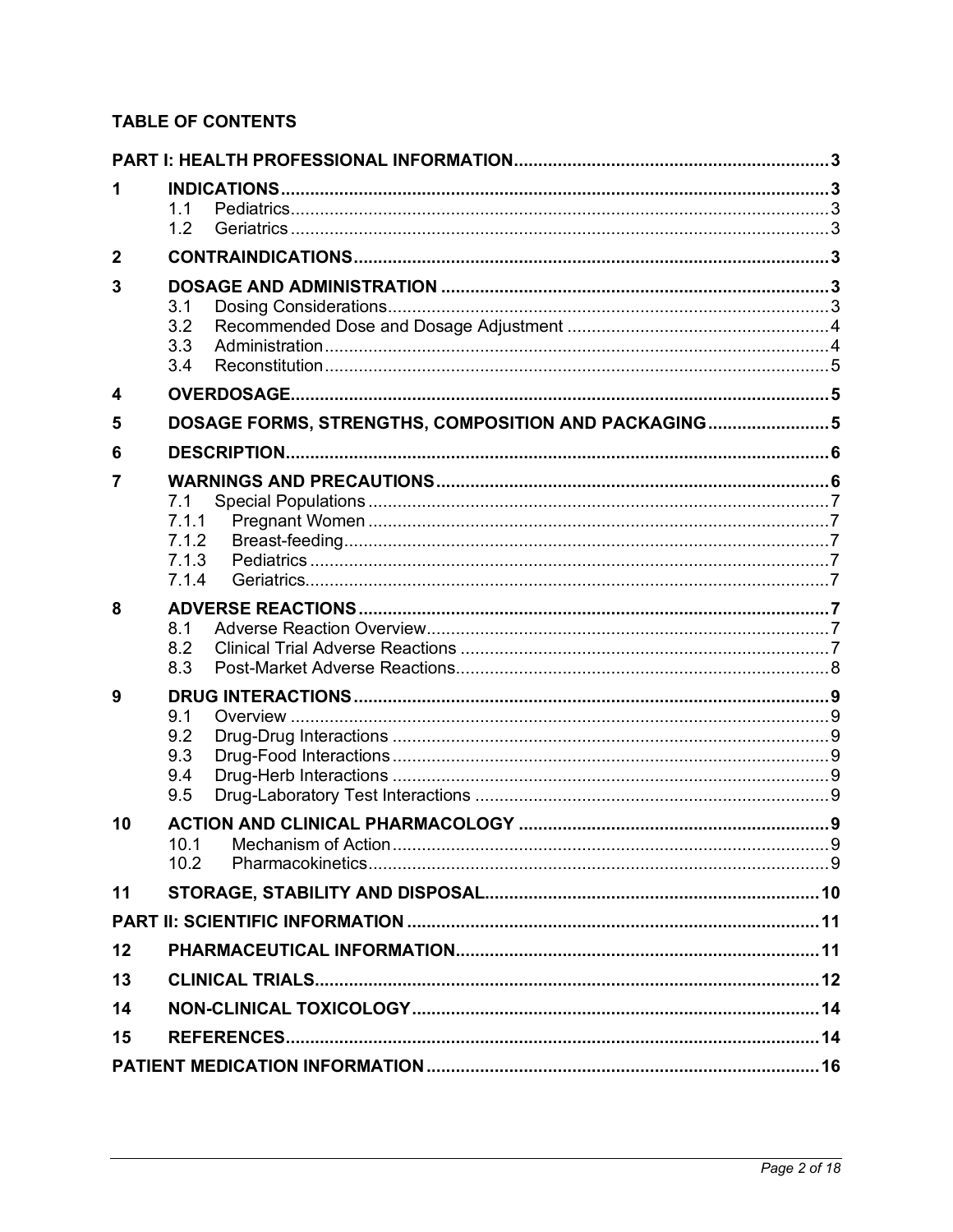# **PART I: HEALTH PROFESSIONAL INFORMATION**

### **1 INDICATIONS**

PANHEMATIN (hemin for injection) is indicated for the amelioration of recurrent attacks of acute intermittent porphyria temporally related to the menstrual cycle in susceptible women, after initial carbohydrate therapy is known or suspected to be inadequate.

#### Limitations of Use

- Before administering PANHEMATIN, consider an appropriate period of carbohydrate loading (i.e., 400 g glucose/day for 1 to 2 days) (see Dosage and Administration).
- Attacks of porphyria may progress to a point where irreversible neuronal damage has occurred. PANHEMATIN therapy is intended to prevent an attack from reaching the critical stage of neuronal degeneration. PANHEMATIN is not effective in repairing neuronal damage.

#### **1.1 Pediatrics**

**Pediatrics (< 16 years of age)**: Based on the data submitted and reviewed by Health Canada, the safety and efficacy of PANHEMATIN in pediatric patients has not been established; therefore, Health Canada has not authorized an indication for pediatric use.

#### **1.2 Geriatrics**

**Geriatrics (>** *65* **years of age):** Evidence from clinical data in the geriatric population is not sufficient to determine whether they respond differently from younger subjects.

### **2 CONTRAINDICATIONS**

PANHEMATIN is contraindicated in patients who are hypersensitive to this drug or to any ingredient in the formulation, including any non-medicinal ingredient, or component of the container. For a complete listing, see Dosage Forms, Strengths, Composition and Packaging.

### **3 DOSAGE AND ADMINISTRATION**

### **3.1 Dosing Considerations**

- PANHEMATIN should only be used by or in consultation with physicians experienced in the management of porphyrias.
- Before PANHEMATIN therapy is begun, the presence of acute porphyria must be diagnosed using the following criteria:
	- 1. Presence of clinical symptoms suggestive of acute porphyric attack.
	- 2. Quantitative measurement of porphobilinogen (PBG) in urine. The single-void urine sample should be refrigerated or frozen without additives and shielded from light for subsequent quantitative δ-aminolevulinic acid (ALA), PBG, and total porphyrin determinations. (Note: the classical Watson-Schwartz or Hoesch tests are considered to be less reliable).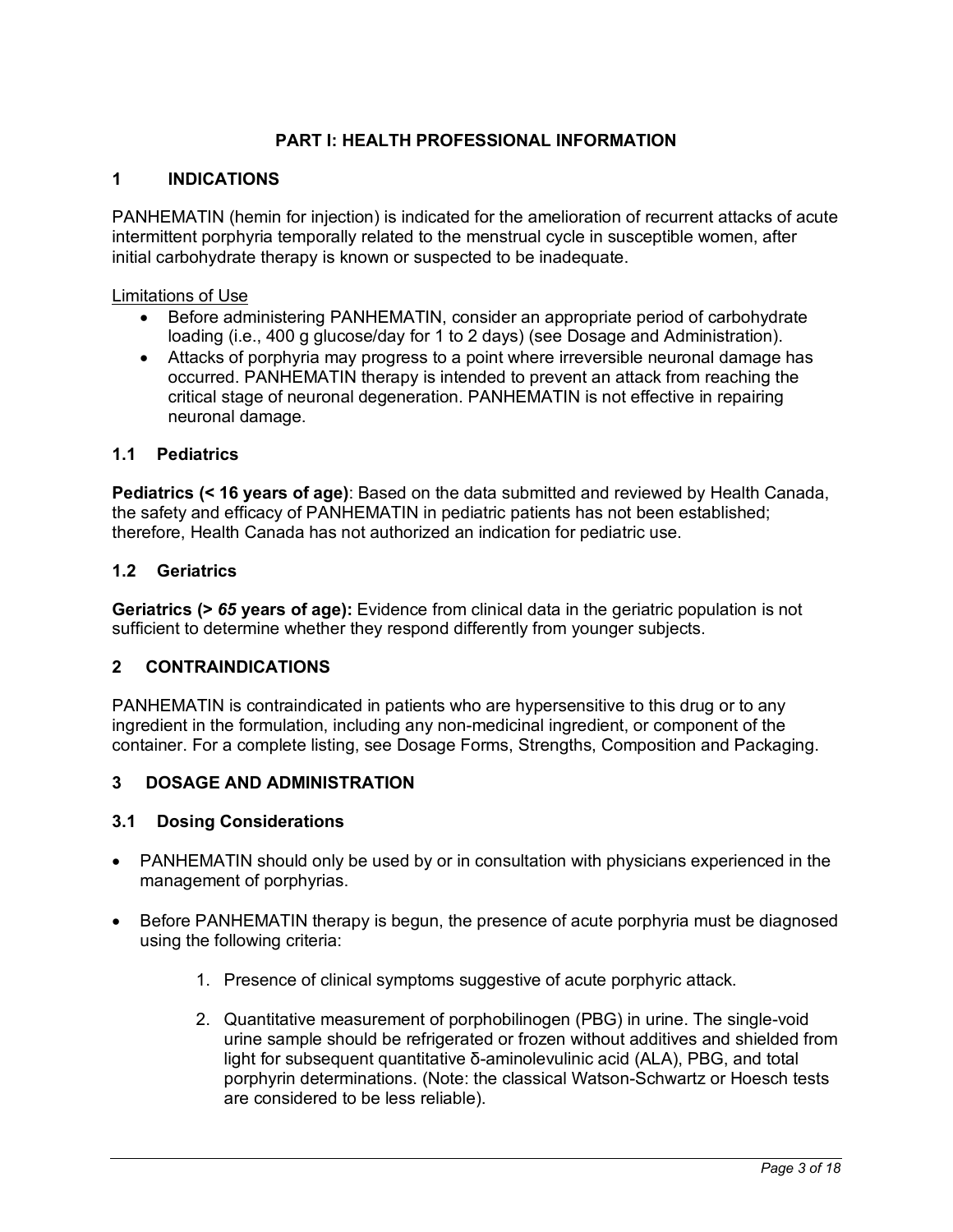- Clinical benefit from PANHEMATIN depends on prompt administration. For mild porphyric attacks (mild pain, no vomiting, no paralysis, no hyponatremia, no seizures), a trial of glucose therapy is recommended while awaiting hemin treatment or if hemin is unavailable. For moderate to severe attacks, immediate hemin treatment is recommended. Symptoms of severe attacks are severe or prolonged pain, persistent vomiting, hyponatremia, convulsion, psychosis, and neuropathy. In addition to treatment with PANHEMATIN, consider other necessary measures such as the elimination of triggering factors.
- Monitor urinary concentrations of the following compounds during PANHEMATIN therapy. Effectiveness is demonstrated by a decrease in one or more of the following compounds.

ALA - δ-aminolevulinic acid PBG - porphobilinogen Uroporphyrin Coproporphyrin

# **3.2 Recommended Dose and Dosage Adjustment**

The dose of PANHEMATIN is 0.8 to 3.1 mg/kg/day of hematin for 3 to 14 days based on the clinical signs. The standard dose in clinical practice is 2.3 to 3.1 mg/kg/day. In more severe cases this dose may be repeated no earlier than every 12 hours. Do not exceed 4.6 mg/kg of hematin in any 24 hour period. After reconstitution each mL of PANHEMATIN contains the equivalent of approximately 5.4 mg of hematin (see dosage calculation table below).

| <b>Dosage Calculation Table</b>              |  |  |  |
|----------------------------------------------|--|--|--|
| 1 mg hematin equivalent = 0.18 mL PANHEMATIN |  |  |  |
| 2 mg hematin equivalent = 0.37 mL PANHEMATIN |  |  |  |
| 3 mg hematin equivalent = 0.55 mL PANHEMATIN |  |  |  |
| 4 mg hematin equivalent = 0.74 mL PANHEMATIN |  |  |  |

Health Canada has not authorized an indication for pediatric use.

### **3.3 Administration**

- For intravenous infusion only.
- PANHEMATIN may be administered directly from the vial. After the first withdrawal from the vial, discard any solution remaining.
- Parenteral drug products should be inspected visually for particulate matter and discoloration prior to administration, whenever solution and container permit. Since reconstituted PANHEMATIN is not transparent, any undissolved particulate matter is difficult to see when inspected visually. Therefore, terminal filtration through a sterile 0.45 micron or smaller filter is recommended.
- Infuse the dose over a period of at least 30 minutes via a separate line.
- After the infusion, flush the vein with 100 mL of 0.9% NaCl.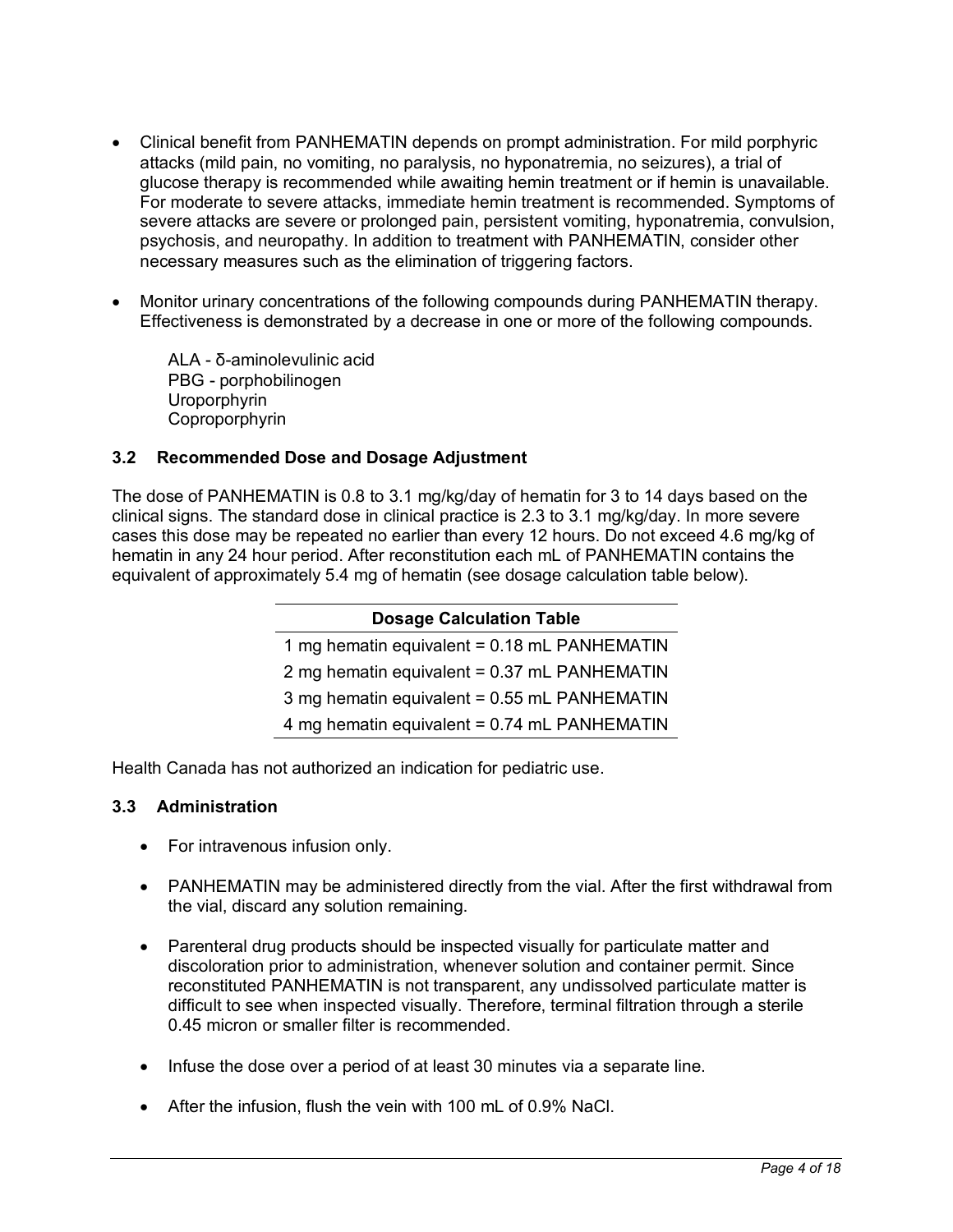# **3.4 Reconstitution**

**Parenteral Products:** Reconstitute PANHEMATIN by aseptically adding 48 mL of Sterile Water for Injection, USP, to the dispensing vial. Shake the vial well for a period of 2 to 3 minutes to aid dissolution.

| Table 1 - Reconstitution |
|--------------------------|
|--------------------------|

| <b>Vial Size</b> | <b>Volume of Diluent to</b> | Approximate             | <b>Nominal Concentration</b> |
|------------------|-----------------------------|-------------------------|------------------------------|
|                  | be Added to Vial            | <b>Available Volume</b> | Hematin per mL               |
| 268 mg           | 48 mL                       | 48 mL                   | $5.4 \text{ mg/mL}$          |

- Because PANHEMATIN contains no preservative and undergoes rapid chemical decomposition in solution, it must be reconstituted immediately before use.
- Do not add other drug or chemical agent to a PANHEMATIN fluid admixture.

# **4 OVERDOSAGE**

Reversible renal shutdown has been observed in a case where an excessive hematin dose (12.2 mg/kg) was administered in a single infusion (see Warnings and Precautions). Treatment of this case consisted of ethacrynic acid and mannitol.

For management of a suspected drug overdose, contact your regional poison control centre.

### **5 DOSAGE FORMS, STRENGTHS, COMPOSITION AND PACKAGING**

#### **Table 2 – Dosage Forms, Strengths, Composition and Packaging**

| Route of<br><b>Administration</b> | Dosage Form /<br><b>Strength/Composition</b>                       | <b>Non-medicinal Ingredients</b> |
|-----------------------------------|--------------------------------------------------------------------|----------------------------------|
| Intravenous (IV)<br>Infusion      | Sterile Powder for<br>Reconstitution for<br>Injection, 268 mg/vial | Sodium carbonate and sorbitol.   |

PANHEMATIN is formatted as a sterile, lyophilized powder for intravenous administration after reconstitution. Each dispensing vial of PANHEMATIN contains the equivalent of 268 mg hemin, 240 mg sodium carbonate and 335 mg of sorbitol. The pH may have been adjusted with hydrochloric acid. When mixed as directed with Sterile Water for Injection, USP, each 48 mL provides the equivalent of approximately 261 mg hematin (5.4 mg/mL). The product contains no preservatives.

PANHEMATIN is supplied as a sterile, lyophilized black powder in single dose dispensing vials in a carton.

The vial stopper contains natural rubber latex.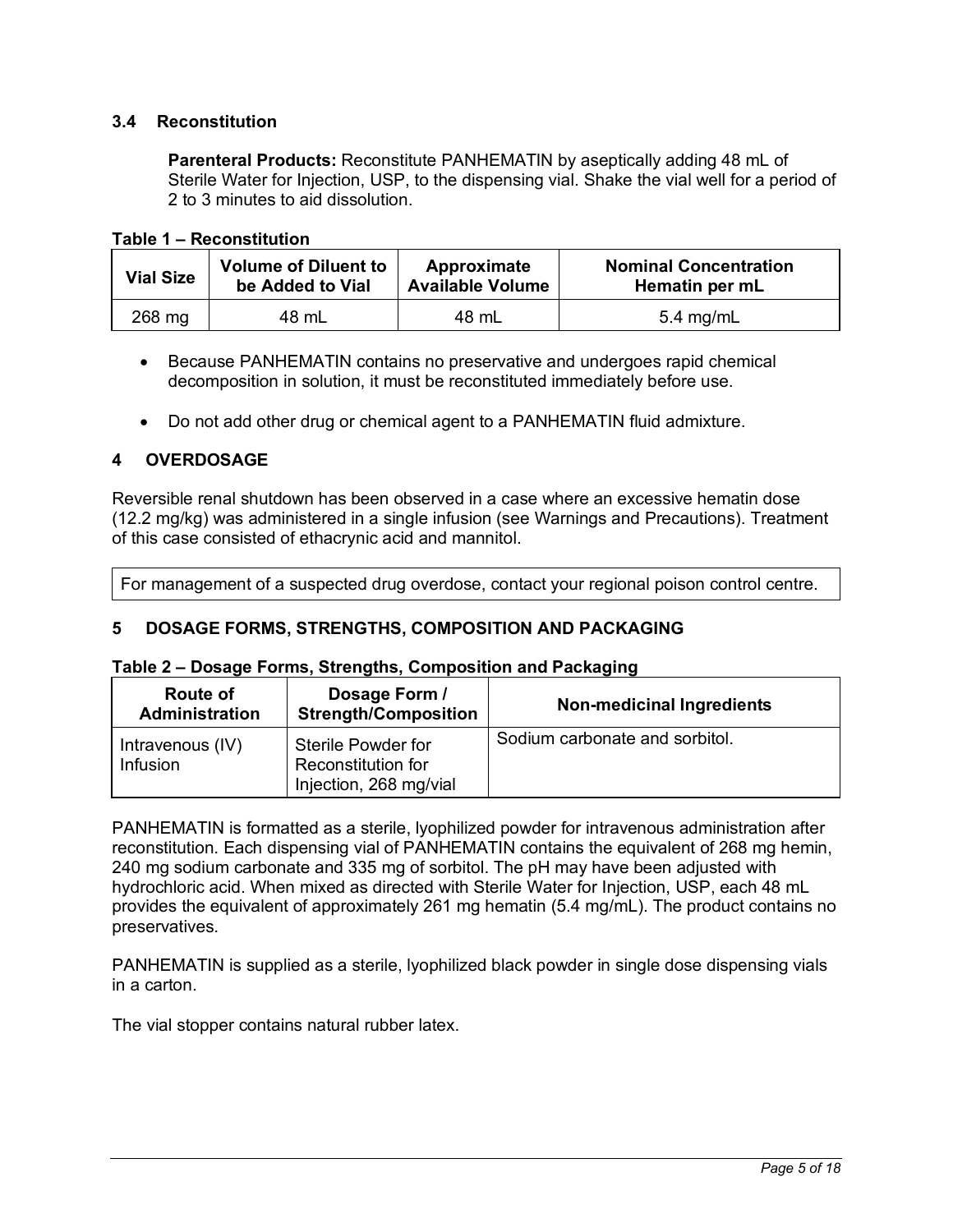# **6 DESCRIPTION**

PANHEMATIN (hemin for injection) is an enzyme inhibitor derived from processed red blood cells. This product is prepared from large pools of human red blood cells which may contain the causative agents of hepatitis and other viral diseases (See Warnings and Precautions).

#### **7 WARNINGS AND PRECAUTIONS**

#### **General**

There are insufficient data available for a long term use of PANHEMATIN for prevention.

#### Risk of Phlebitis

A large arm vein or a central venous catheter should be utilized for the administration of PANHEMATIN to minimize the risk of phlebitis.

Since reconstituted PANHEMATIN is not transparent, any undissolved particulate matter is difficult to see when inspected visually. Therefore, terminal filtration through a sterile 0.45 micron or smaller filter is recommended (see Dosage and Administration).

#### Transmissible Infectious Agents

Because PANHEMATIN is made from human blood, it may carry a risk of transmitting infectious agents, e.g., viruses, the variant Creutzfeldt-Jacob disease (vCJD) agent, and theoretically the Creutzfeldt-Jacob disease (CJD) agent. The risk that this product may transmit an infectious agent has been reduced by screening blood donors for prior exposure to certain viruses, by testing for the presence of certain current virus infections, and by inactivating certain viruses. Despite these measures, this product can still potentially transmit disease. There is also the possibility that unknown infectious agents may be present in the product.

All infections thought by a physician possibly to have been transmitted by this product should be reported by the physician or other healthcare provider to Recordati Rare Diseases Canada Inc. at 905-827-1300.

#### **Carcinogenesis and Mutagenesis**

See Part II: Scientific Information – Non-Clinical Toxicology.

#### **Hematologic**

Because PANHEMATIN has exhibited transient, mild anticoagulant effects during clinical studies, avoid concurrent anticoagulant therapy. The extent and duration of the hypocoagulable state induced by PANHEMATIN has not been established.

#### **Monitoring and Laboratory Tests**

Because increased levels of iron and serum ferritin have been reported in post-marketing experience, physicians must monitor iron and serum ferritin in patients receiving multiple administrations of PANHEMATIN (see Adverse Reactions). In case of elevated iron or serum ferritin levels, consider iron chelation therapy.

#### **Renal**

Recommended dosage guidelines should be strictly followed. Reversible renal shutdown has been observed in a case where an excessive hematin dose (12.2 mg/kg) was administered in a single infusion. Oliguria and increased nitrogen retention occurred although the patient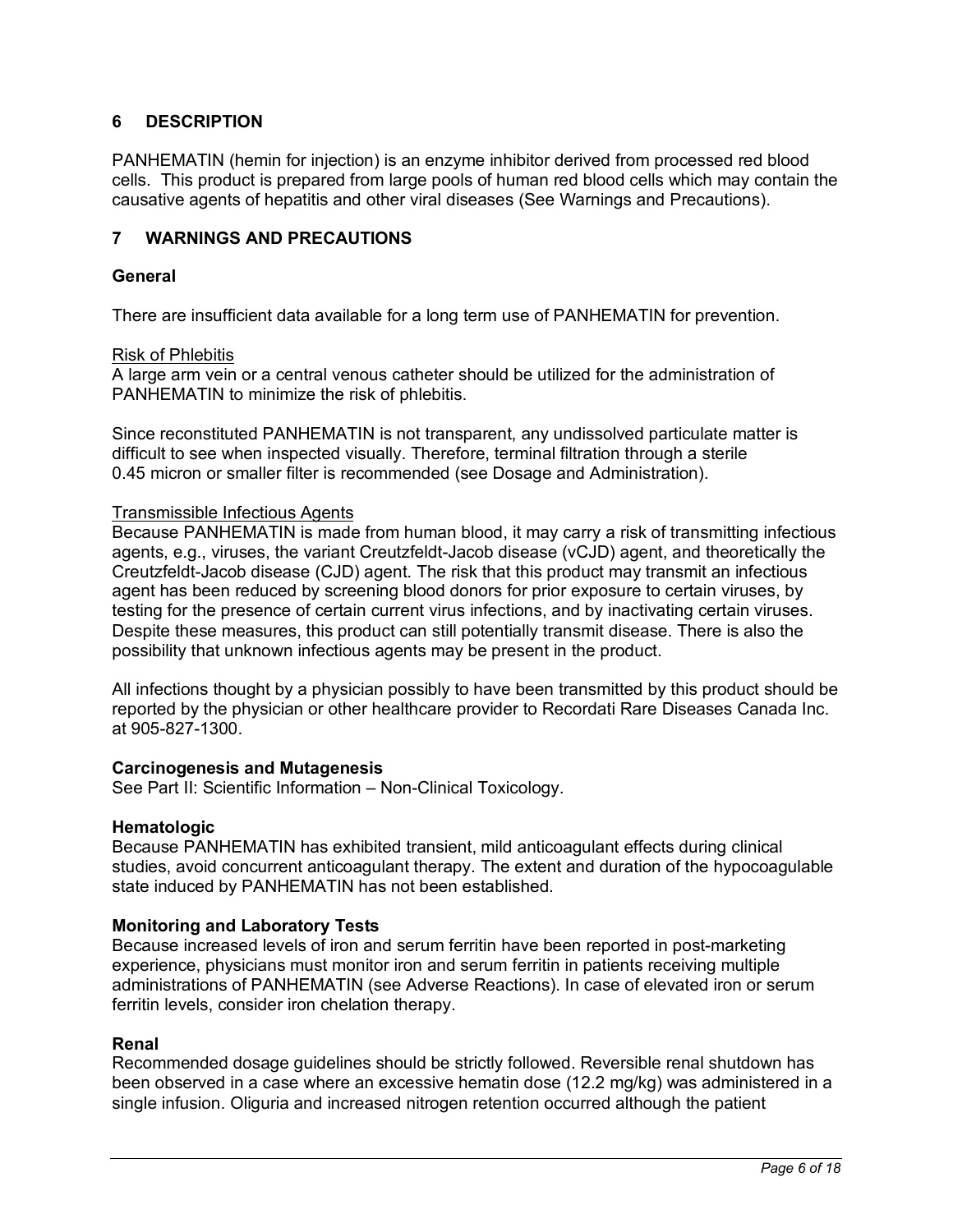remained asymptomatic. No worsening of renal function has been seen with administration of recommended dosages of hematin.

# **7.1 Special Populations**

# **7.1.1 Pregnant Women**

The available human data is not sufficient to assess the risks of PANHEMATIN during pregnancy. It is also not known whether hematin can cause fetal harm when administered to a pregnant woman or can affect reproduction capacity. PANHEMATIN should be given to a pregnant woman only if clearly needed.

Avoid administering hematin in severe pre-eclampsia because of a theoretical risk of potentiation of the coagulation disorder (see Warnings and Precautions).

# **7.1.2 Breast-feeding**

It is not known whether this drug is excreted in human milk. Because many drugs are excreted in human milk, the developmental and health benefits of breastfeeding should be considered along with the mother's clinical need for PANHEMATIN and any potential adverse effects on the breastfed child from PANHEMATIN or from the underlying maternal condition.

### **7.1.3 Pediatrics**

**Pediatrics (<** *16* **years of age)**: Safety and effectiveness in pediatric patients under 16 years of age have not been established.

# **7.1.4 Geriatrics**

**Geriatrics (≥** *65* **years of age)**: Clinical data for subjects aged 65 and over was not sufficient to determine whether they respond differently from younger subjects. In general, dose selection for an elderly patient should be cautious, usually starting at the low end of the dosing range, reflecting the greater frequency of decreased hepatic, renal, or cardiac function, and of concomitant disease or other drug therapy.

### **8 ADVERSE REACTIONS**

### **8.1 Adverse Reaction Overview**

The most common adverse reactions (occurring in >1% of patients) are: headache, pyrexia, infusion site reactions, and phlebitis.

### **8.2 Clinical Trial Adverse Reactions**

Because clinical trials are conducted under very specific conditions, the adverse reaction rates observed in the clinical trials may not reflect the rates observed in practice and should not be compared to the rates in the clinical trials of another drug. Adverse reaction information from clinical trials is useful for identifying drug-related adverse events and for approximating rates.

The safety of PANHEMATIN use was evaluated in a compassionate use study. A total of 130 patients were treated with hemin for acute attacks, prophylaxis or both. Of those,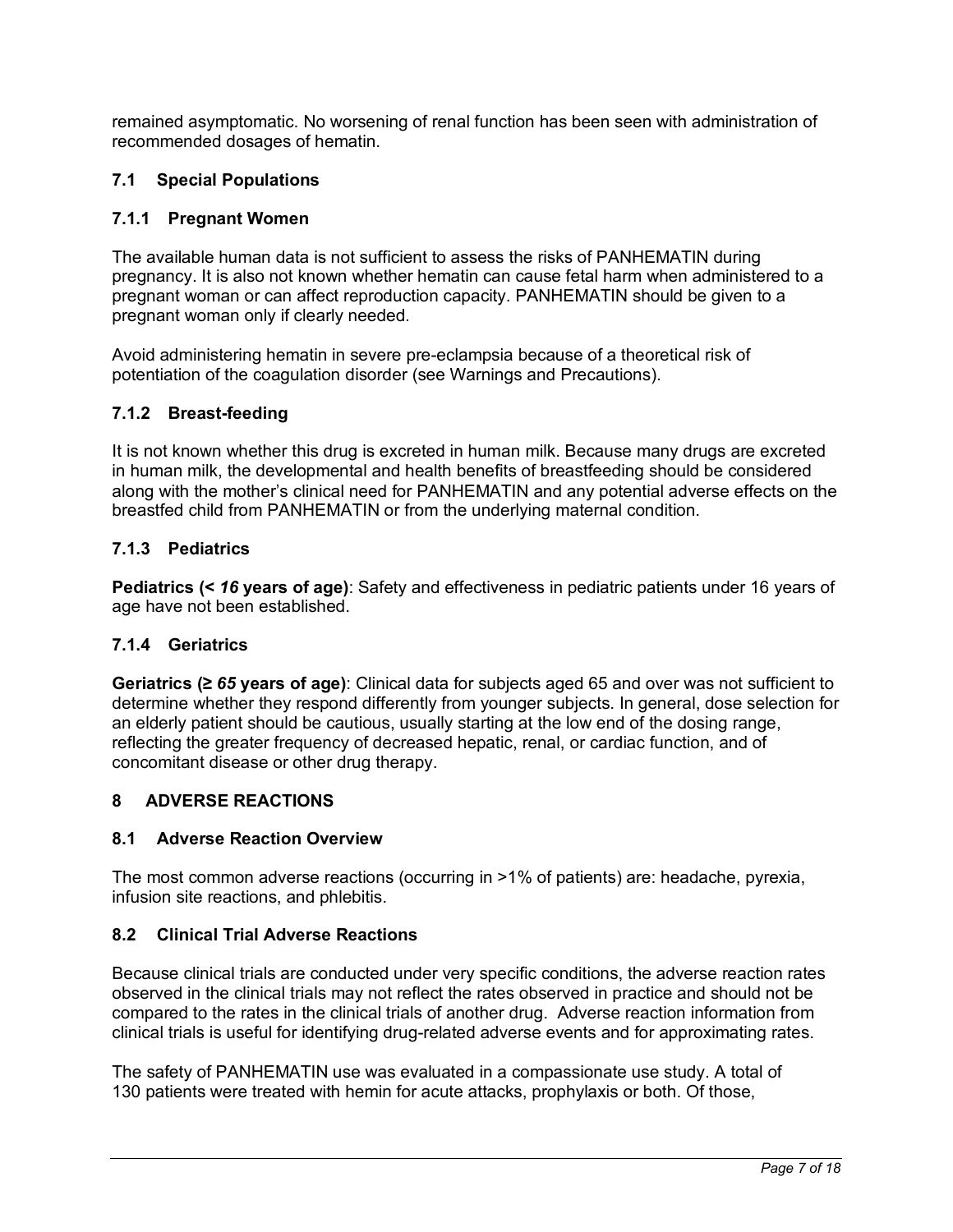111 patients were administered hemin for treatment of 305 acute porphyria attacks and to 40 patients for prophylaxis. The majority (92%) of patients were Caucasian. Most (72%) were female; all adult patients had a mean age  $\pm$  SD of 40.3  $\pm$  12.3 years. Proportionally more females (15 out of 19) received prophylaxis or a combination of acute treatment and prophylaxis (19 out of 21). For the treatment of acute attacks, patients received 2 to 4 mg/kg/day PANHEMATIN intravenously for 1 to 9 doses. For prophylaxis patients, the most common doses were weekly or biweekly infusions. Table 3 summarizes adverse reactions occurring in >1% of patients treated with PANHEMATIN, categorized by body system and order of decreasing frequency.

| <b>System Organ Class</b><br><b>Preferred Term</b>                    | <b>Adverse Events</b><br>N (% of Total Adverse Events) |                                                            |  |
|-----------------------------------------------------------------------|--------------------------------------------------------|------------------------------------------------------------|--|
| <b>Description</b>                                                    | Total                                                  | <b>Possibly or Probably Related to</b><br><b>Treatment</b> |  |
| Infections and infestations                                           |                                                        |                                                            |  |
| Cellulitis                                                            | 3(1.5%)                                                | $2(1.0\%)$                                                 |  |
| <b>Nervous System Disorders</b>                                       |                                                        |                                                            |  |
| Headache                                                              | 18 (9.2%)                                              | 5(2.6%)                                                    |  |
| <b>Vascular Disorders</b>                                             |                                                        |                                                            |  |
| Phlebitis / Injection site phlebitis                                  | 7(3.6%)                                                | $6(3.1\%)$                                                 |  |
| Skin and subcutaneous tissue disorders                                |                                                        |                                                            |  |
| Rash                                                                  | 3(1.5%)                                                | 3(1.5%)                                                    |  |
| <b>General Disorders and Administration Site</b><br><b>Conditions</b> |                                                        |                                                            |  |
| Pyrexia                                                               | $9(4.6\%)$                                             | $6(3.1\%)$                                                 |  |
| Catheter-related Complication                                         | $7(3.6\%)$                                             | 3(1.5%)                                                    |  |

**Table 3 – Adverse Reactions in >1% of Patients Treated with PANHEMATIN** 

**Note:** In this study, the actual content of drug in the supplied vials ranged from 64.4% to 88.2% of the labelled content. Therefore, the actual amount of drug given to the patients was less than the calculated dose.

# **8.3 Post-Market Adverse Reactions**

The following adverse reactions associated with the use of PANHEMATIN were identified in open-label clinical trials or postmarketing reports. Because these reactions were reported voluntarily from a population of uncertain size, it is not always possible to estimate their frequency reliably or to establish a causal relationship to drug exposure.

Blood and Lymphatic System Disorders: thrombocytopenia, coagulopathy (including prolonged prothrombin time and prolonged partial thromboplastin time), and hemolysis

Immune System Disorders: hypersensitivity reactions including a report of infusion-related anaphylactoid reaction presenting as circulatory collapse

Vascular Disorders: injection site venous thrombosis including some that occurred in large veins such as venae cavae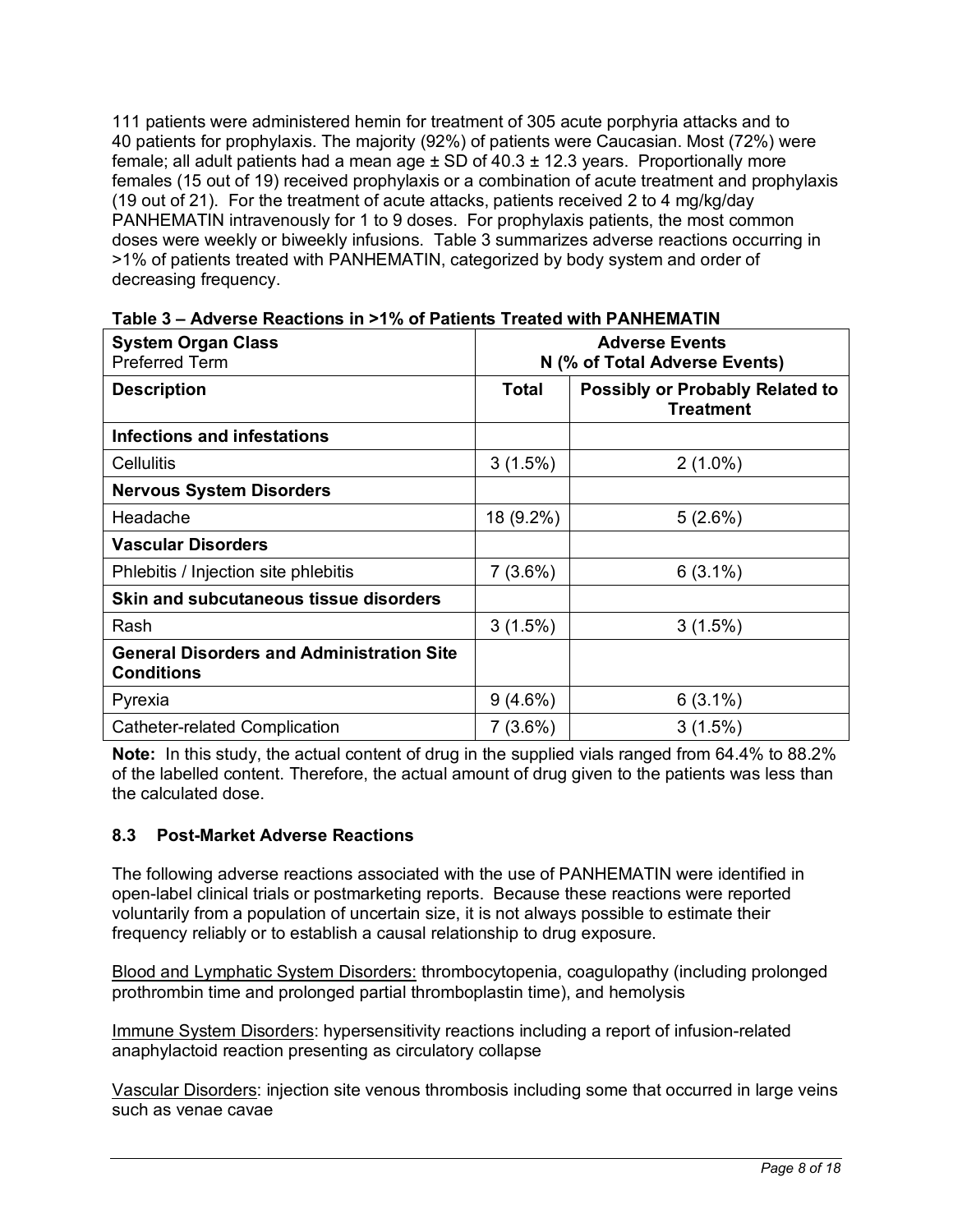General Disorders and Administration Site Conditions: infusion site reactions (such as erythema, pain, bleeding and extravasation)

Metabolism and Nutrition Disorders: iron overload and serum ferritin increased (see Warnings and Precautions)

# **9 DRUG INTERACTIONS**

#### **9.1 Overview**

PANHEMATIN therapy is intended to limit the rate of porphyria/heme biosynthesis possibly by inhibiting the enzyme δ-aminolevulinic acid synthase 1 (ALAS1) (see Action and Clinical Pharmacology). Most of the heme synthesized in liver is used for the production of cytochrome P450 (CYP) enzymes. Therefore, avoid CYP inducing drugs (such as estrogens, barbituric acid derivatives and steroid metabolites) while on PANHEMATIN therapy, because these drugs increase the activity of ALAS leading to induction of ALAS1 through a feedback mechanism.

#### **9.2 Drug-Drug Interactions**

Interactions with other drugs have not been established.

### **9.3 Drug-Food Interactions**

Interactions with food have not been established.

#### **9.4 Drug-Herb Interactions**

Interactions with herbal products have not been established.

#### **9.5 Drug-Laboratory Test Interactions**

Interactions with laboratory tests have not been established.

### **10 ACTION AND CLINICAL PHARMACOLOGY**

#### **10.1 Mechanism of Action**

Heme acts to limit the hepatic and/or marrow synthesis of porphyrin. This action is likely due to the inhibition of δ-aminolevulinic acid synthase, the enzyme which limits the rate of the porphyrin/heme biosynthetic pathway. The exact mechanism by which hematin produces symptomatic improvement in patients with acute episodes of the hepatic porphyrias has not been elucidated.

PANHEMATIN therapy for the acute porphyrias is not curative. After discontinuation of PANHEMATIN treatment, symptoms generally return although in some cases remission is prolonged. Some neurological symptoms have improved weeks to months after therapy although little or no response was noted at the time of treatment.

#### **10.2 Pharmacokinetics**

Following intravenous administration of hematin in non-jaundiced human patients, an increase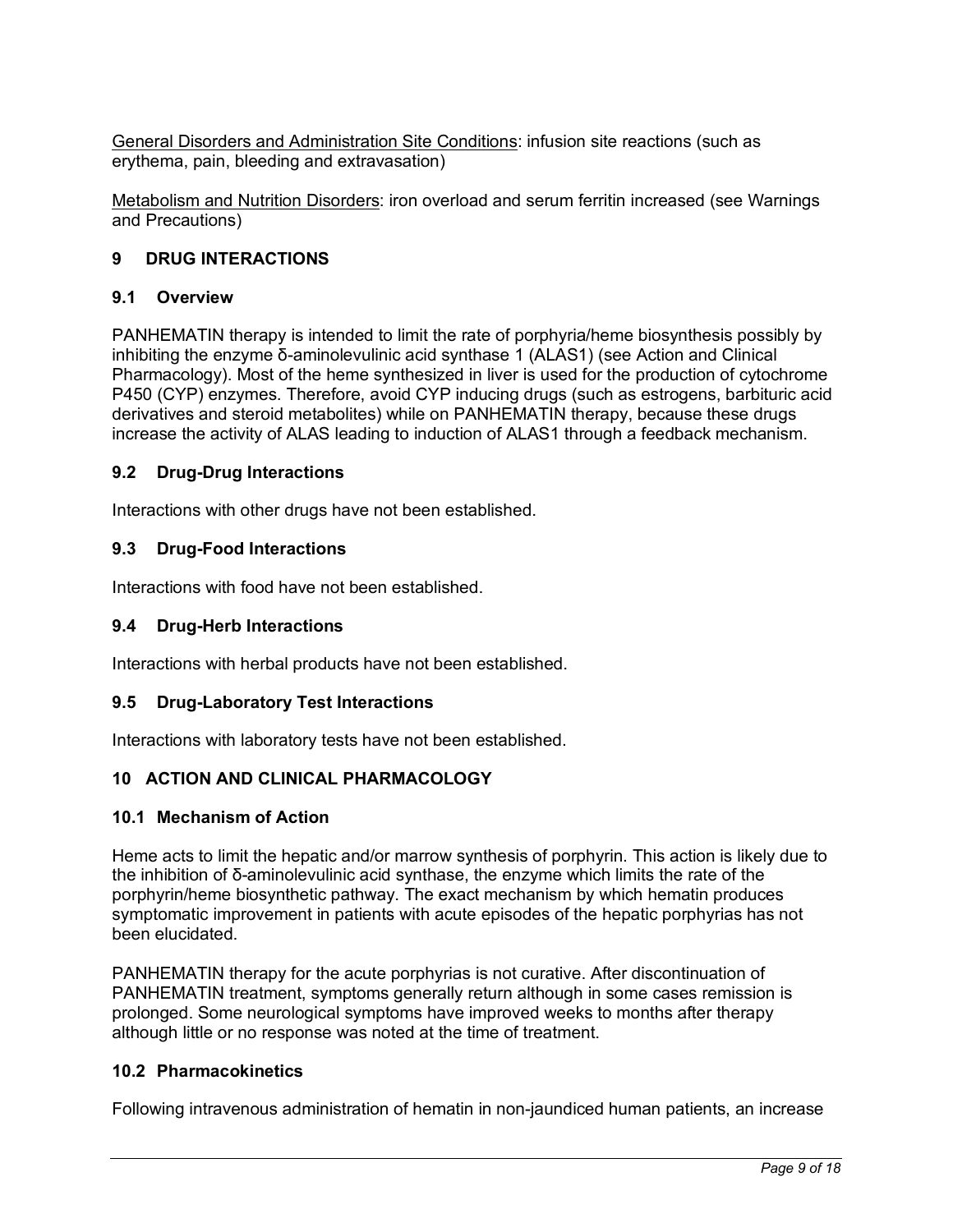in fecal urobilinogen can be observed which is roughly proportional to the amount of hematin administered. This suggests an enterohepatic pathway as at least one route of elimination. Bilirubin metabolites are also excreted in the urine following hematin injections.

Other aspects of human pharmacokinetics have not been defined.

# **11 STORAGE, STABILITY AND DISPOSAL**

Store lyophilized powder at 20-25°C (68-77°F).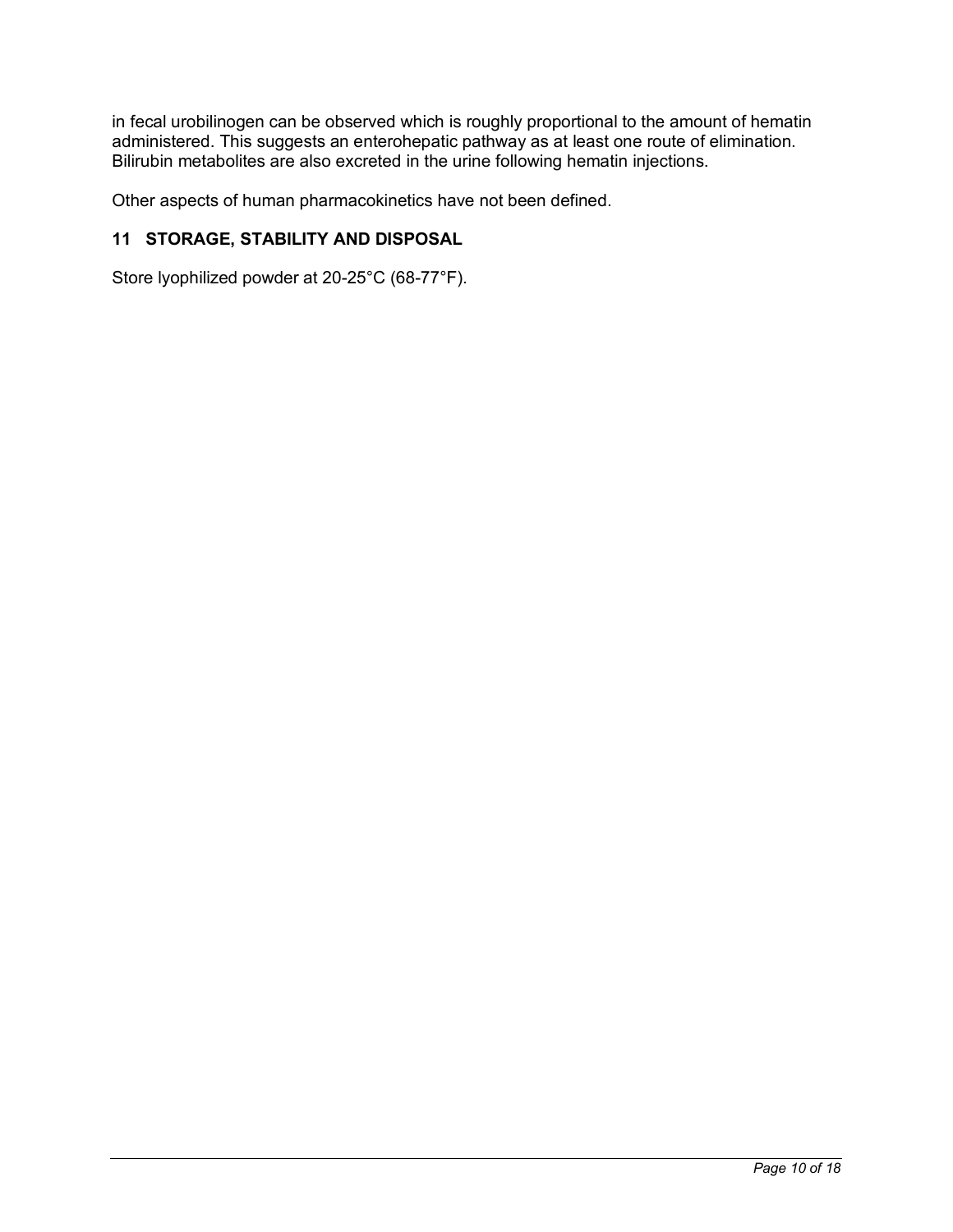# **PART II: SCIENTIFIC INFORMATION**

# **12 PHARMACEUTICAL INFORMATION**

#### **Drug Substance**

Proper name: Hemin

Chemical name: chloro [7,12-diethenyl-3,8,13,17-tetramethyl-21H,23H-porphine-2,18 dipropanoato(2-)- $N^{21}$ ,  $N^{22}$ ,  $N^{23}$ ,  $N^{24}$ ] iron

Molecular formula and molecular mass: C<sub>34</sub>H<sub>32</sub>ClFeN<sub>4</sub>O<sub>4</sub>; 651.96

Structural formula:



Physicochemical properties:

Appearance: Crystalline

- Color: Dark gray to black when viewed in reflected light and pale orange to brown with transmitted light
- Solubilities: The drug substance is freely soluble in nitrogenous bases such as pyridine as well as in dimethylformamide, dimethylacetamide and aqueous alkaline solutions. It is slightly soluble in acidic alcohol and acetone solutions and insoluble in water and most organic solvents.
- Other: The compound is not hygroscopic. The compound exhibits strong ultraviolet and visible absorbance and can be reduced polarographically. The compound does not melt below 300°C.

### **Product Characteristics**

PANHEMATIN (hemin for injection) is an enzyme inhibitor derived from processed red blood cells. Hemin for injection was known previously as hematin. The term hematin has been used to describe the chemical reaction product of hemin and sodium carbonate solution. Hemin and hematin are iron containing metalloporphyrin complexes with either bound chloride or hydroxide ions, respectively.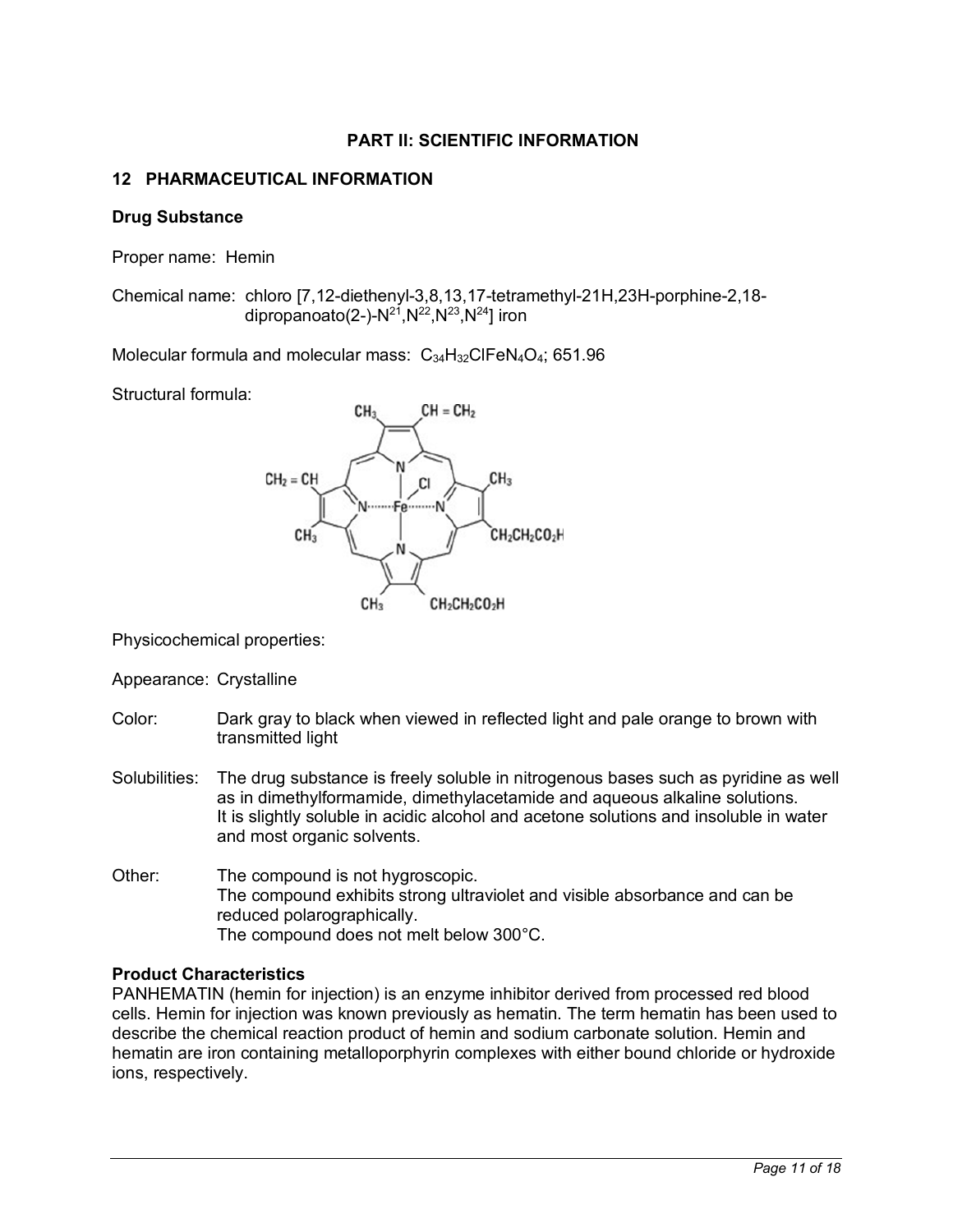### **Viral Inactivation**

Table 4 is a summary of viral inactivation at three processing steps:

| Viral Inactivation Step #     |                 |               |                     |  |
|-------------------------------|-----------------|---------------|---------------------|--|
| <b>Inactivation Mechanism</b> | Acetone         | Heat          | Acetic Acid         |  |
| <b>Description</b>            | Acetone + Blood | Buffer + Heat | Acetic Acid + Hemin |  |
| <b>Method of Inactivation</b> | Organic Solvent | Heat          | Acid                |  |

#### **Table 4 – Summary of Inactivation Mechanisms**

# **13 CLINICAL TRIALS**

The effectiveness of PANHEMATIN for the amelioration of recurrent attacks of acute intermittent porphyria (AIP) was evaluated in five open-label studies, one compassionate-use study, case reports, and an observational study investigating patient reported outcomes in patients with acute porphyrias.

#### Open-Label Studies

In the initial 5 open-label studies, 99 patients with acute porphyrias (72 with AIP) were treated with 3-4 mg/kg/day of hemin once or twice daily. Of the 99 patients in these studies, 30 received prior or concomitant glucose administration. Patients experienced a clinical response in 85.5% (141/165) of treatment courses (Figure 1). Clinical response was defined by improvement of symptoms and reduction in pain. All patients experienced a chemical response which was defined as normalization of urinary aminolevulinic acid (ALA) and porphobilinogen (PBG).

Watson et al.<sup>1</sup> studied the use of hemin treatment in 15 patients with acute porphyrias, of whom 11 were with AIP. Seven patients were female and four were male with an age range of 19-45 years with biochemical evidence of AIP. Preparations of 4 mg/kg IV of hemin were infused at 12- or 24-hour intervals for 1 to 4 days after trials of glucose of various durations and dosages in all patients. All patients, with exception of one, experienced a clear clinical response most of which was rapid after hemin infusion. All patients also demonstrated a chemical response based on 58%-100% reduction in serum ALA and PBG levels.

Pierach et al.<sup>2</sup> examined the use of 2 to 4 mg/kg of hemin IV in 57 patients with acute porphyrias, of whom 43 were with AIP. Out of 82 individual acute intermittent porphyria attacks with 476 hemin infusions (82 treatment courses) administered, a clinical response was seen in 74 (90%) acute attacks. A chemical response was seen for those patients who had elevated urinary ALA and PBG levels prior to hemin treatment.

McColl et al.<sup>3</sup> reported the use of 4 mg/kg of hemin IV given either every 12 or 24 hours for three to five days in the treatment of 13 attacks of acute porphyria in eight patients. Seven of these 8 patients had AIP. Five patients with AIP were female and two were male with a mean age of 25 years (range 19-31 years). All patients had biochemical and clinical evidence of an attack of acute porphyria at the time of hemin administration. All patients had a chemical response of approximately 50% reduction in urinary ALA and PBG from pre-treatment values. In addition, clinical response was seen after hemin treatment in a total of 7 attacks in 5 AIP patients.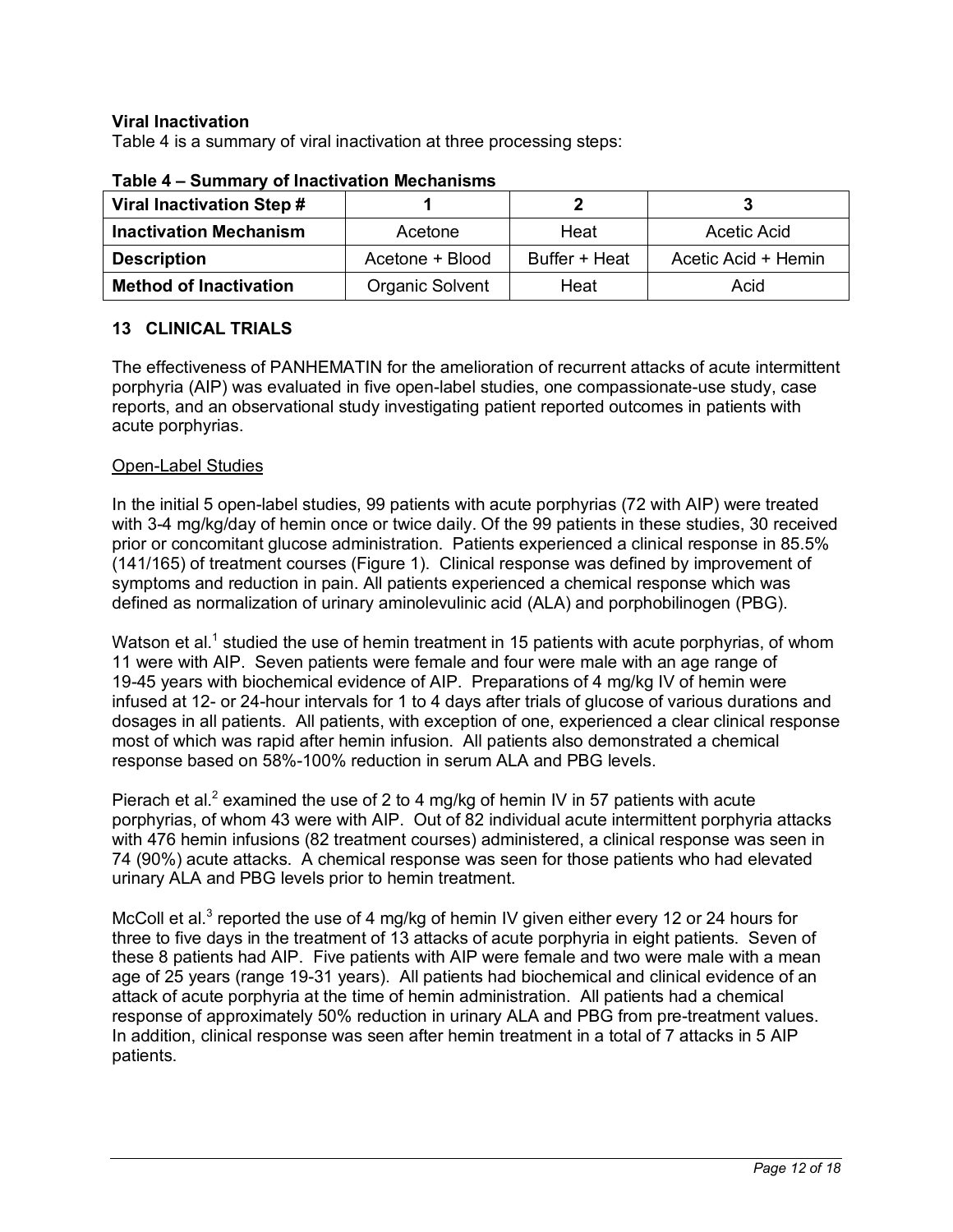Lamon et al.<sup>4</sup> reported on 12 patients with acute porphyrias, of whom 11 were with AIP. These AIP patients received 190 infusions of approximately 2 to 4 mg/kg of hemin IV given every 12 or 24 hours for 3 to 13 days as 20 separate courses of treatment, when high carbohydrate intake (300 g for a minimum of 72 hours) and supportive measures were unsuccessful. Urinary ALA and PBG levels were collected as well as clinical signs and symptoms of AIP recorded. Out of 20 treatment courses for acute attacks, there was a clinical response in 14. All patients had significant reductions in ALA and/or PBG levels after hemin treatment (p-value in the range from less than 0.001 to 0.05).

In another study by Lamon et al.<sup>5</sup> seven patients with acute attacks of porphyria were administered 11 hemin courses (each course: 1 mg/kg every 24 hours for 3 to 13 days). Before and during hemin administration, patients were maintained on a 250-300 g/24 h carbohydrate diet. Patients had elevated urinary ALA and PBG and clinical evidence of an acute attack. Chemical response of a decrease in ALA and PBG occurred in every patient (except one PBG value in one patient) when treatment lasted 5 days or longer (p<0.001).





# Compassionate Use Study

In the compassionate use, multi-center open-label non-comparative study<sup>6</sup>, 130 patients with a diagnosis of acute porphyria were enrolled, including 90 patients (69%) treated for acute attacks, 19 patients (15%) for prophylaxis, and 21 patients (16%) for both acute attacks and prophylaxis. Diagnostic laboratory findings reported for 69 patients were confirmatory in 26 patients. Reported abnormalities did not support the diagnosis in 20 patients (29%). ALA or PBG was reported as normal in 18 patients (26%). Seventy-two percent of the patients were female and 28% were male.

Hemin was administered to 111 patients (enrolled in the "acute attack" and the "both" treatment groups) for the treatment of 305 acute attacks and to 40 patients (enrolled in the "prophylaxis"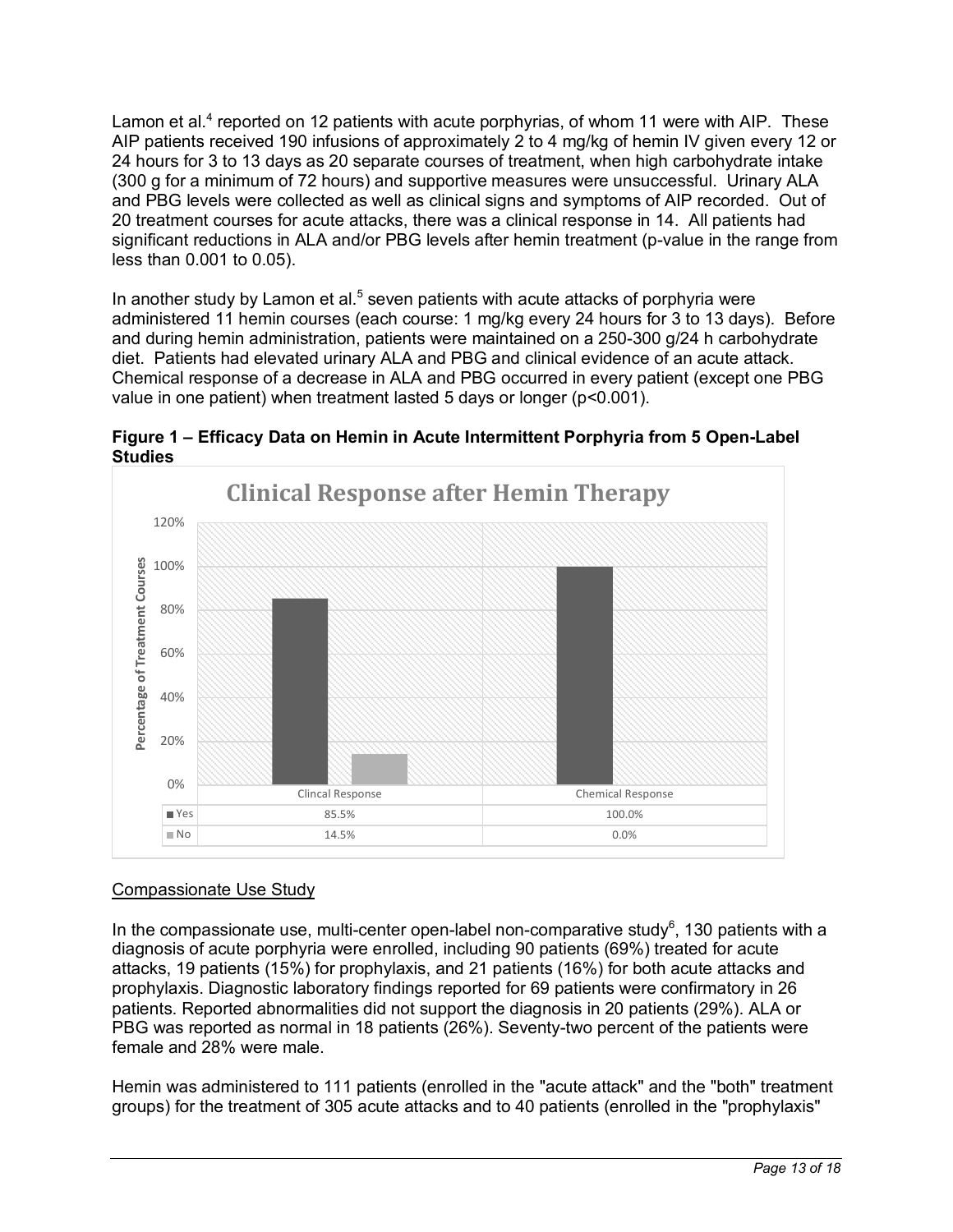and the "both" treatment groups) for prophylactic treatment. Out of the 40 patients who received prophylaxis, 19 received prophylaxis only and 21 patients were treated for up to 3 acute attacks prior to receiving prophylactic treatment. Prophylaxis treatment varied greatly in frequency with the most common hemin regimen given once a week. Clinical response was achieved if the physician determined that the admitting symptoms were resolved, there was a clinically acceptable response, or the patient went into remission.

A physician-assessed clinical response was achieved for all acute attacks in 81 (73%) of 111 patients. Ninety-four patients (85%) of 111 had ≥ 1 clinical response and 17 patients (15%) of 111 had no response. Among 31 of 40 patients who received hemin prophylaxis for >1 month, 21 (68%) did not require subsequent hemin treatment for acute attacks.

### Observational Patient Reported Outcomes Study

An observational study investigated patient reported outcomes in 108 patients with acute porphyrias<sup>7</sup>. Out of 108 patients, 90 patients were with AIP and reported the following:

- 55% reported having received hemin during acute attacks, and 74% of these patients assessed PANHEMATIN therapy as very successful in the treatment of abdominal pain and other symptoms.
- 50% reported having received treatment with opiates during an acute attack, and 44% of these patients reported that opiates were effective.

Hemin therapy effectiveness was assessed along with glucose infusions, high carbohydrate diets, and pain medications on a scale from zero being least effective to 10 highly effective. Hemin infusions received a 7.9, glucose infusions a 4.4 (p=0.0781), high carbohydrate diets a 4.7 (p=0.0021), and pain medications a 4.2 (p=0.0049).

# **14 NON-CLINICAL TOXICOLOGY**

PANHEMATIN was not mutagenic in bacteria systems *in vitro* and was not clastogenic in mammalian systems *in vitro* and *in vivo*. No data are available on potential for carcinogenicity or impairment of fertility in animals.

# **15 REFERENCES**

1. Watson CJ, Pierach CA, Bossenmaier I, Cardinal R. Use of hematin in the acute attack of the "inducible" hepatic porphyrias. Adv Intern Med. 1978;23:265-286.

2. Pierach CA, Bossenmaier I, Cardinal R, Weimer M, Watson CJ. Hematin therapy in porphyric attacks. Klin Wochenschr. 1980;58:829-832.

3. McColl KE, Moore MR, Thompson GG, Goldberg A. Treatment with haematin in acute hepatic porphyria. Q J Med. 1981;50(198):161-174.

4. Lamon JM, Frykholm BC, Hess RA, Tschudy DP. Hematin therapy for acute porphyria. Medicine. 1979b;58(3):252-269.

5. Lamon JM, Frykholm BC, Hess RA, Tschudy DP. Hematin therapy in acute porphyria. ASCI Genetics. 1977;471A.

6. Anderson KE, Collins S. Open-label study of hemin for acute porphyria: clinical practice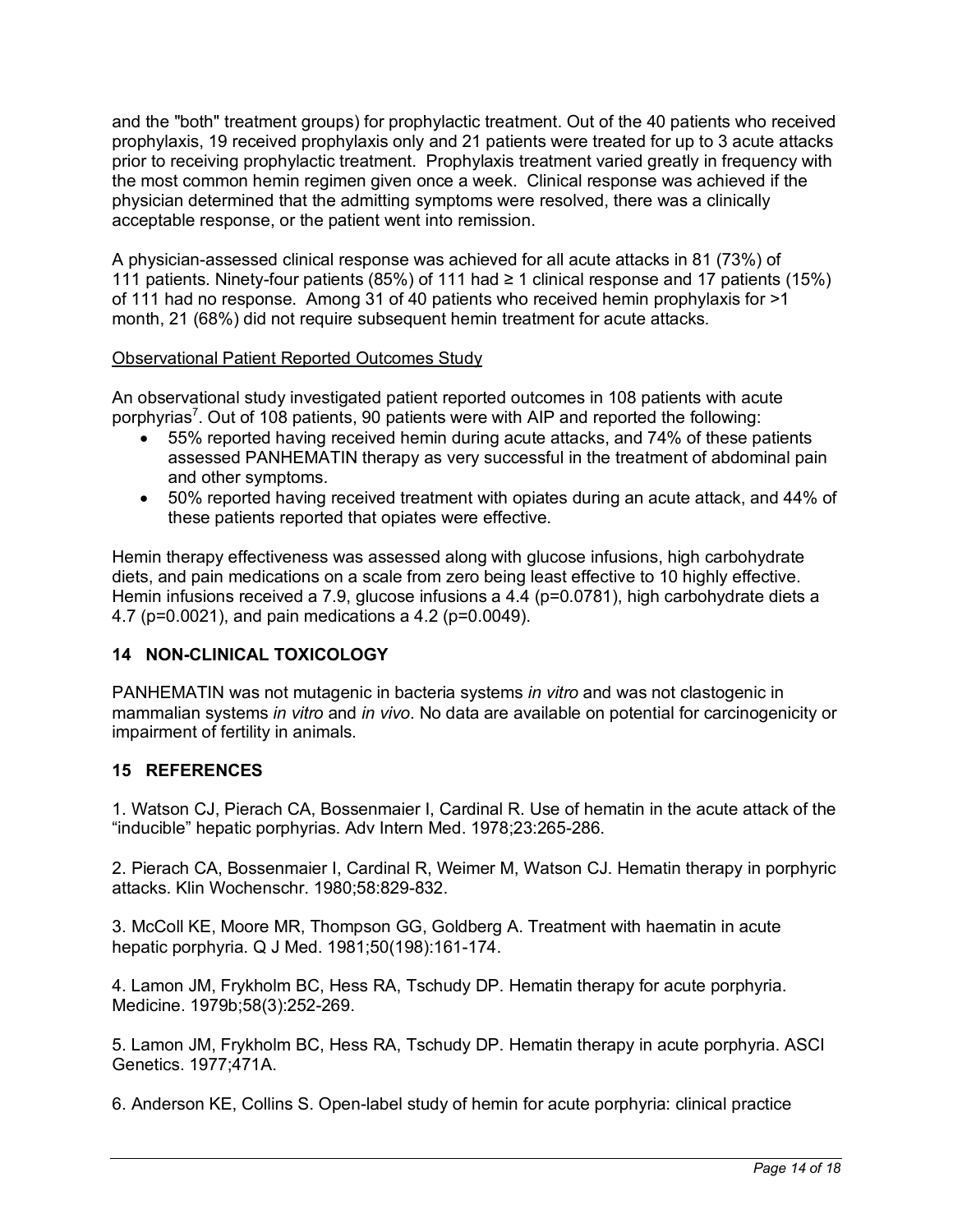implications. Am J Med. 2006;119(9):801.e19-801.e24.

7. Bonkovsky HL, Maddukuri VC, Yazici C, Anderson KE, Bissell M, Bloomer JR, et al. Acute porphyrias in the USA: features of 108 subjects from porphyrias consortium. Am J Med. 2014;127:1233-1241.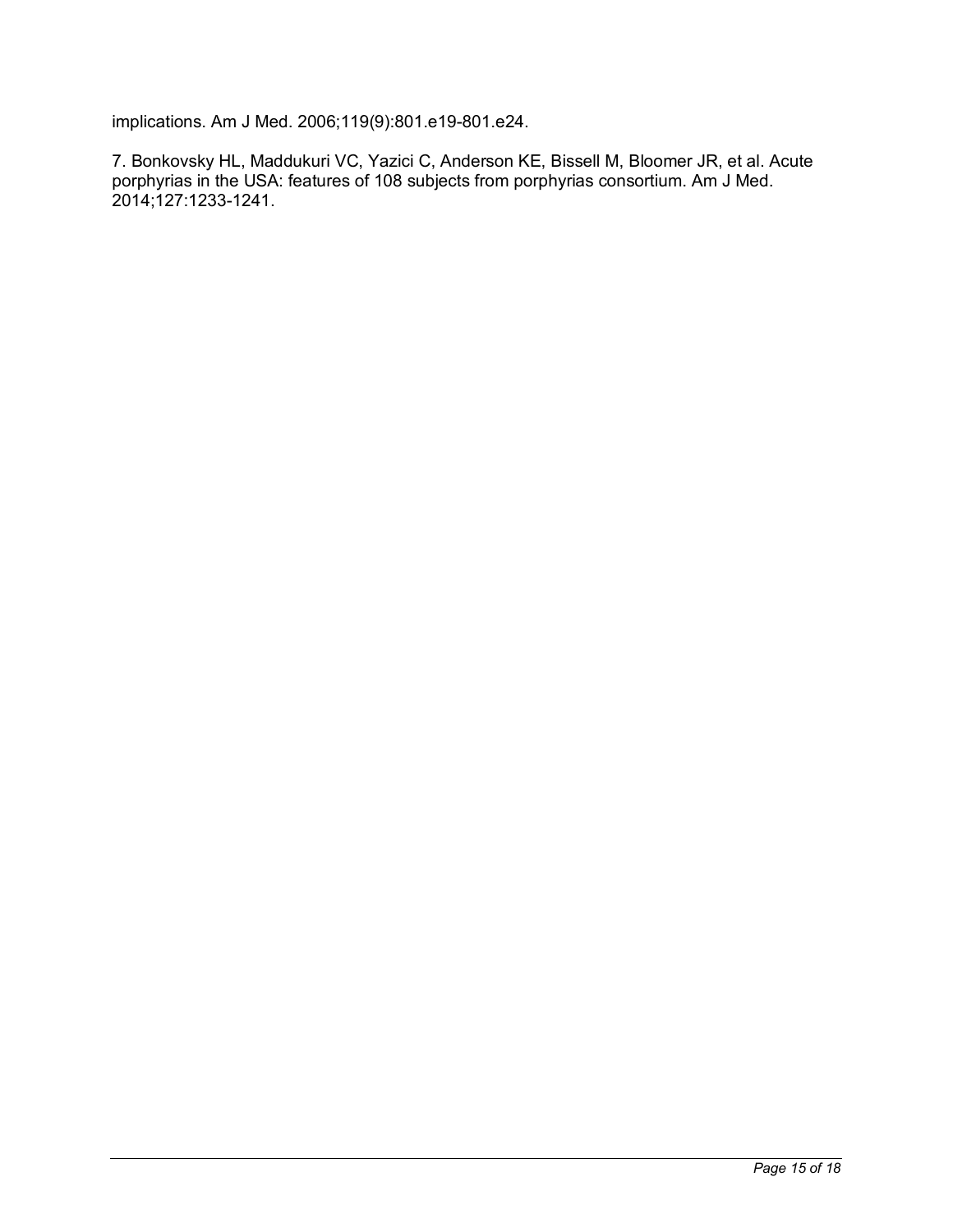**READ THIS FOR SAFE AND EFFECTIVE USE OF YOUR MEDICINE PATIENT MEDICATION INFORMATION**

# **Panhematin® hemin for injection**

Read this carefully before you start taking **PANHEMATIN** and each time you get a refill. This leaflet is a summary and will not tell you everything about this drug. Talk to your healthcare professional about your medical condition and treatment and ask if there is any new information about **PANHEMATIN**.

#### **What is PANHEMATIN used for?**

PANHEMATIN is a hemin for injection prescription medication used to relieve repeated attacks of acute intermittent porphyria (AIP) related to the menstrual cycle in affected women, after initial carbohydrate therapy is known or suspected to be inadequate. PANHEMATIN should not be used for preventing attacks of porphyria.

If you have an AIP attack, your doctor will determine the best course of treatment. After 1-2 days of glucose therapy, your doctor may recommend you start PANHEMATIN. PANHEMATIN should only be used by doctors experienced in the management of porphyrias in hospitals where the recommended clinical and laboratory diagnostic and monitoring practices are available.

### **How does PANHEMATIN work?**

The goal of treatment with PANHEMATIN is to reduce the production and build-up of certain chemicals in your body. This chemical build-up is what causes symptoms such as severe abdominal pain

### **What are the ingredients in PANHEMATIN?**

Medicinal ingredients: hemin

Non-medicinal ingredients: sodium carbonate and sorbitol. The diluent contains sterile water for injection.

#### **PANHEMATIN comes in the following dosage forms:**

Powder for reconstitution for injection 268 mg/vial

#### **Do not use PANHEMATIN if:**

• you are allergic to this drug

**To help avoid side effects and ensure proper use, talk to your healthcare professional before you take PANHEMATIN. Talk about any health conditions or problems you may have, including if you:** 

- you are pregnant or planning to become pregnant
- you are breastfeeding, unless clearly needed

**Tell your healthcare professional about all the medicines you take, including any drugs, vitamins, minerals, natural supplements or alternative medicines.**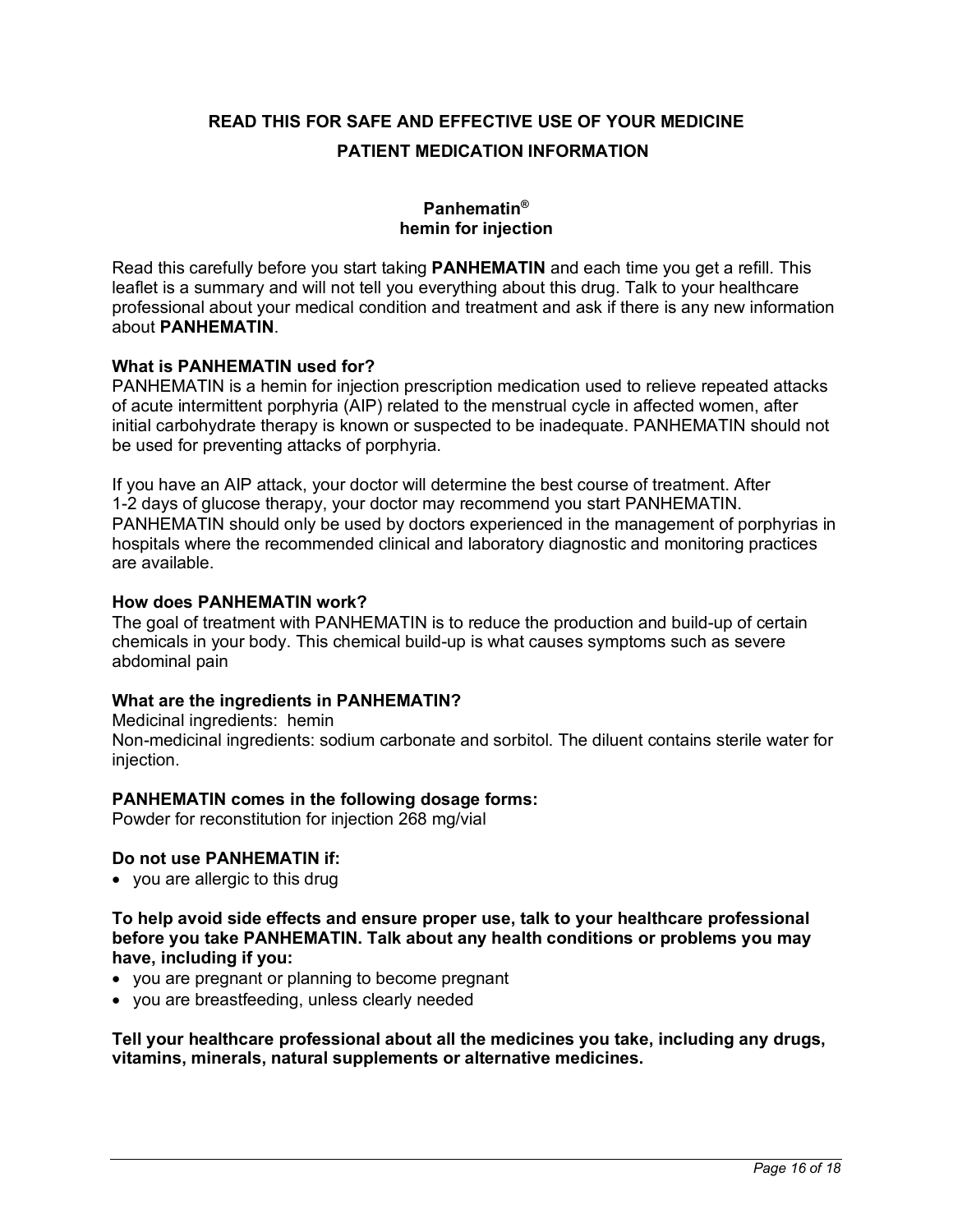### **The following may interact with PANHEMATIN:**

• When taking PANHEMATIN, do not take drugs such as estrogens (e.g., oral contraceptives), barbiturates (drugs that help with sleep and used to treat epilepsy) or steroids (body hormone-like drugs), because such drugs can trigger an attack or make an attack worse.

#### **How to take PANHEMATIN:**

PANHEMATIN is given through an IV needle into a large arm vein or a central line. Small arm veins should not be used since vein inflammation has been reported.

#### **Usual dose:**

- 0.8 to 3.1 mg/kg/day for 3 to 14 days based on the clinical signs. The standard dose in clinical practice is 2.3 to 3.1 mg/kg/day.
- Repeat dose in more severe cases no earlier than every 12 hours. Do not exceed 4.6 mg/kg in any 24 hour period.

#### **Overdose:**

If you think you have taken too much Panhematin®, contact your healthcare professional, hospital emergency department or regional poison control centre immediately, even if there are no symptoms.

#### **What are possible side effects from using PANHEMATIN?**

These are not all the possible side effects you may feel when taking PANHEMATIN. If you experience any side effects not listed here, contact your healthcare professional.

Most common side effects are headache, fever, infusion site reactions, and vein inflammation.

If you have a troublesome symptom or side effect that is not listed here or becomes bad enough to interfere with your daily activities, talk to your healthcare professional.

# **Reporting Side Effects**

You can report any suspected side effects associated with the use of health products to Health Canada by:

- Visiting the Web page on Adverse Reaction Reporting (https://www.canada.ca/en/health-canada/services/drugs-health-products/medeffectcanada/adverse-reaction-reporting.html) for information on how to report online, by mail or by fax; or
- Calling toll-free at 1-866-234-2345.

*NOTE: Contact your health professional if you need information about how to manage your side effects. The Canada Vigilance Program does not provide medical advice.*

#### **Storage:**

Store PANHEMATIN at room temperature (20-25°C)